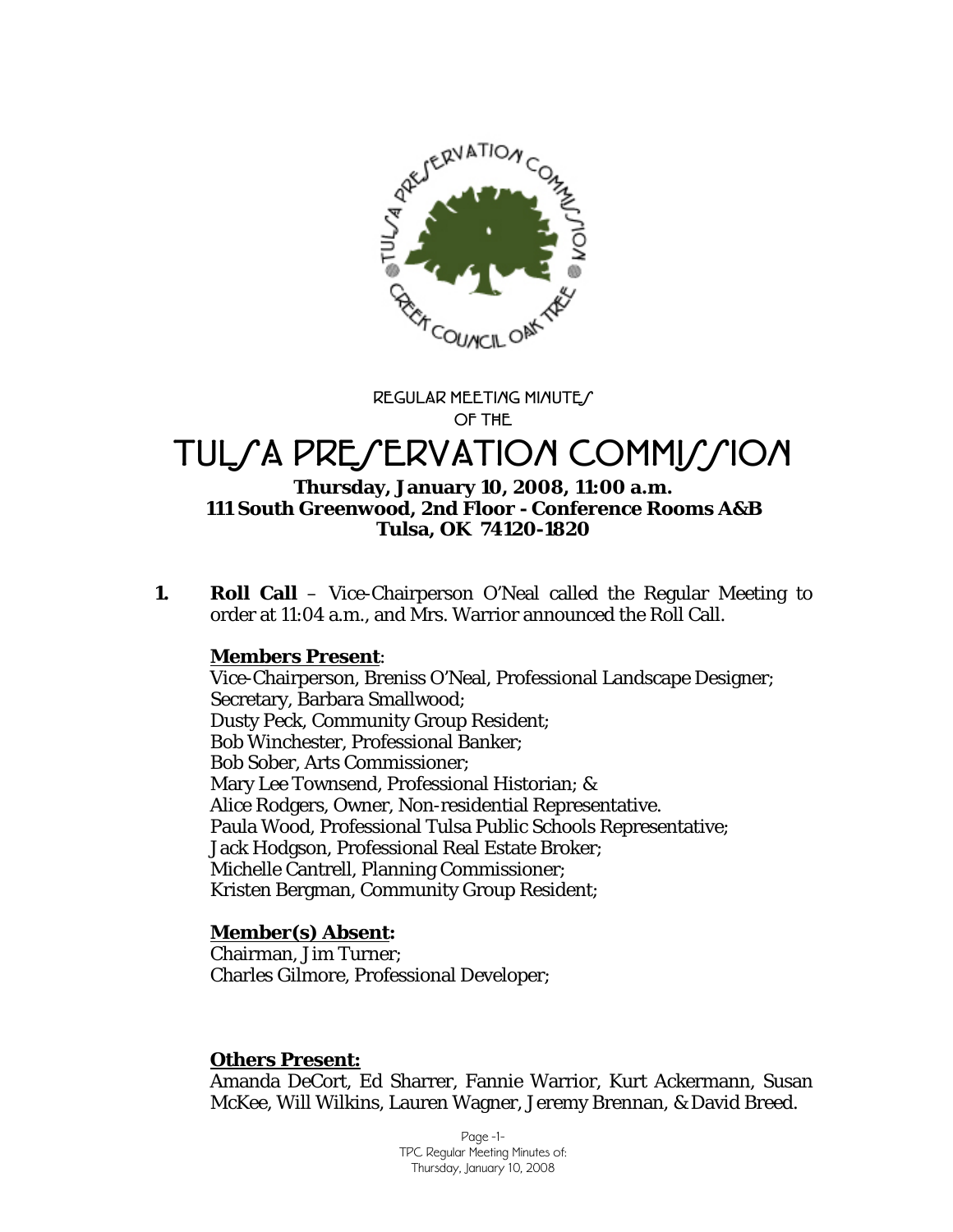Vice-Chairperson O'Neal announced that she would like to take a few moments to welcome Professional Tulsa Public Schools Representative, Paula Wood to the Tulsa Preservation Commission. Vice-Chairperson O'Neal stated that the Commission is very happy to have her; and she thanked her for being here. The Commission welcomed Ms. Wood to the Board and they also applauded.

## **2. Committee Reports**

## **a. Historic Preservation Committee**

## **i. Announcement of Conflicts of Interest**

Vice-Chairperson O'Neal asked the Commission if anyone had a conflict of interest with any of the Certificates of Appropriateness (COA) Requests that would be brought before the board for review. No one responded to having a conflict of interest with any of the proposals.

# **ii. Applications for Certificate of Appropriateness**

Vice-Chairperson O'Neal briefly informed the COA applicants of the COA processing procedures of how their proposals would be reviewed by the Tulsa Preservation Commission for a final determination.

Vice-Chairperson O'Neal stated that the Commission was going to move to COA Agenda Item #2, and review Jeremy Brennan's proposal first due to an emergency that Mr. Brennan has to attend shortly.

#### **2. 1160 N. Cheyenne Avenue** (Brady Heights)

Applicant: Jeremy Brennan, homeowner Request: Install custom painted storm windows from Tabko to protect the original historic windows and increase energy efficiency. COA Subcommittee Complete Application Date:

01-08-2008

# **APPROVED W/O CONDITIONS**

Mr. Sharrer presented Jeremy Brennan's Certificate of Appropriateness application to the Commission for a final review. Photographs and drawings were available for review and a slide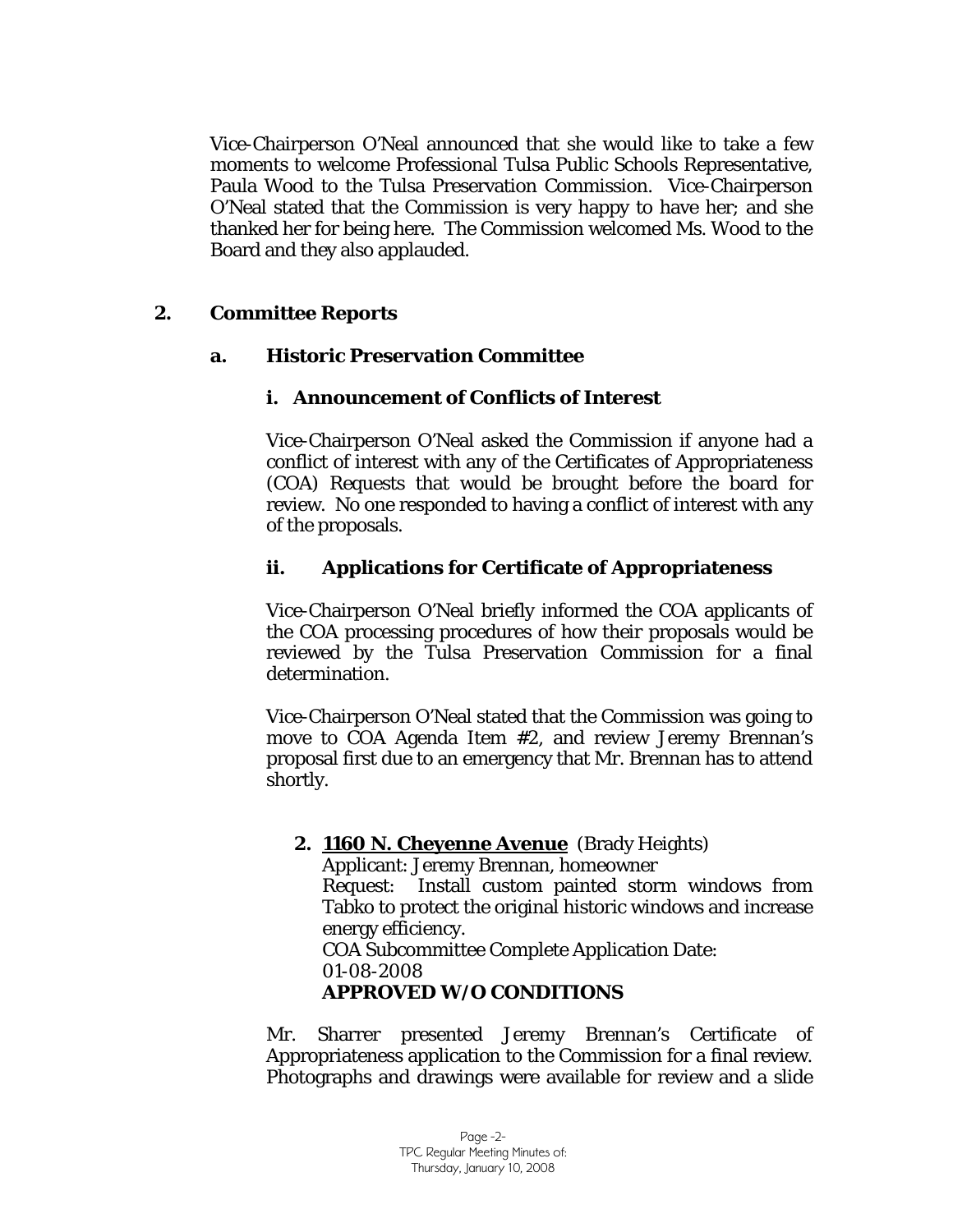presentation was shown of the structure in Brady Heights Neighborhood District.

Mr. Sharrer stated that Mr. Brennan plan to install custom painted storm windows by Tabko Aluminum Products to protect the original historic windows and increase energy efficiency. He stated that the proposed storm windows will be sized to each opening.

Mr. Sharrer read the appropriate design guidelines on this proposal for *Restoring Existing Structures in Brady Heights.* 

Vice-Chairperson O'Neal asked Secretary Smallwood to please give her report of the recommendation that was made on this proposal at the COA Subcommittee meeting.

Secretary Smallwood stated that the COA Subcommittee considered Mr. Brennan's application to be complete after being reviewed at the January 8, 2008 meeting. She stated that the COA Subcommittee recommended unanimously to approve Mr. Brennan's proposal to *Restore* in the Brady Heights Historic District.

The Commission complimented Mr. Brennan on the custom made windows that he plans to install; and it also applauded him for a job well done.

Vice-Chairperson O'Neal opened the floor to the Commission for discussion on Mr. Brennan's proposal; and for a motion to be made. After the Commission further discussed Mr. Brennan's proposal, Secretary Smallwood made a motion to approve Mr. Brennan's application. Commissioner Townsend seconded.

#### **Roll Call Vote to Approve Jeremy Brennan's application w/o conditions:**

Vice-Chairperson O'Neal – Aye; Secretary Smallwood – Aye; Jack Hodgson – Aye; Mary Lee Townsend – Aye; Bob Sober – Aye; Kristen Bergman – Aye; Michelle Cantrell – Aye; Dusty Peck – Aye; Bob Winchester – Aye; Alice Rodgers – Aye; & Paula Wood - Aye.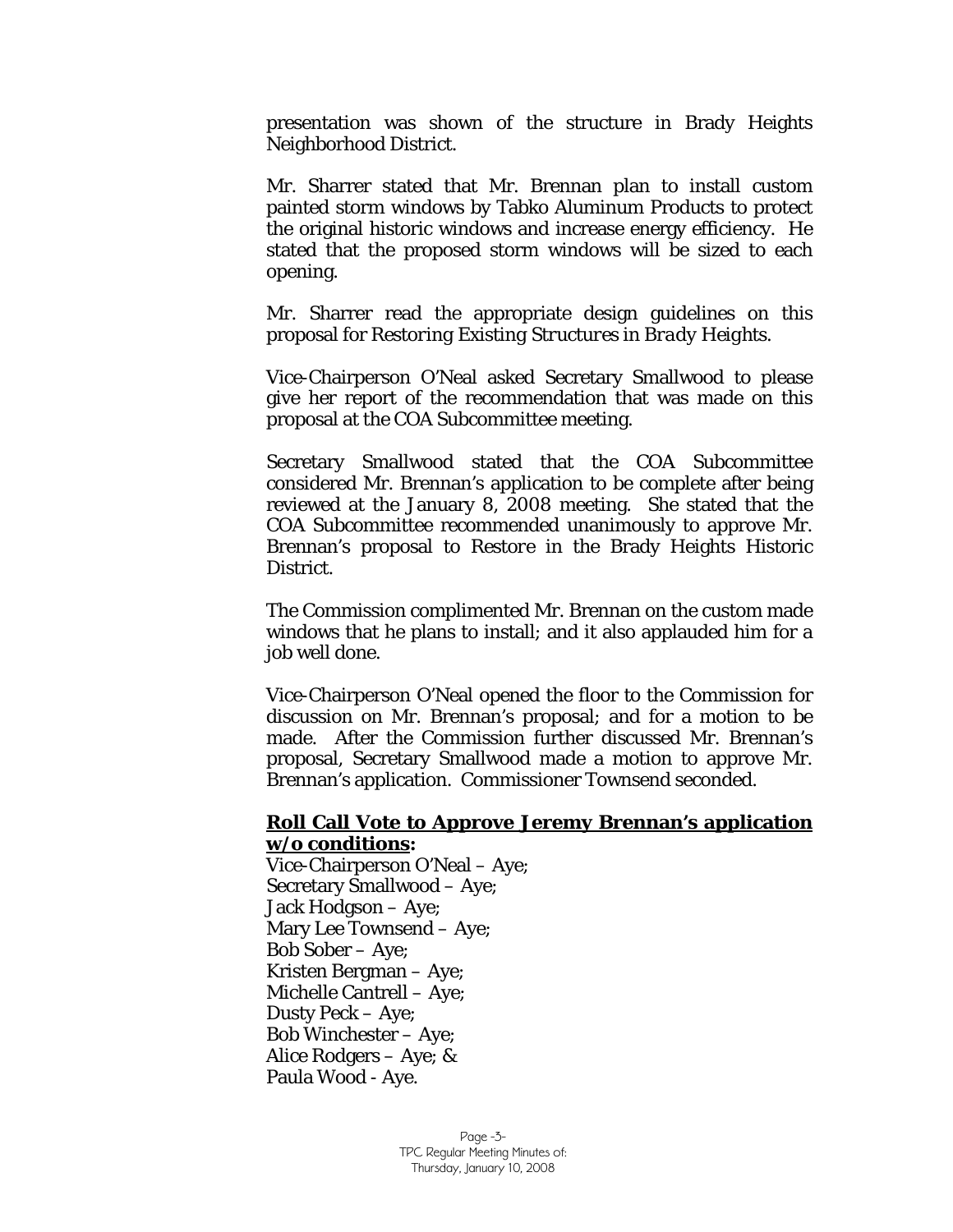The motion was **Approved Unanimously by members present and voting.** 

*The Tulsa Preservation Commission Approved Jeremy Brennan's proposal based on guidelines for Windows & Doors – Accessories, Paragraph #1 for Restoring Existing Structures for the Brady Heights Historic District.* 

Vice-Chairperson O'Neal moved back to COA Agenda Item #1, Will Wilkins for Novus Homes in Brady Heights for the Commission to review.

#### **1. 656 N. Cheyenne Avenue** (Brady Heights) Applicant: Will Wilkins for Novus Homes Request: Construct a new single-family house on the lot according to revised plans submitted. Preliminary review was held 11/20/07. **Final Review**  COA Subcommittee Complete Application Date: 01-08-2008 **APPROVED W/O CONDITIONS**

Mr. Sharrer presented his presentation to the Commission on Mr. Will Wilkins proposal by Novus Homes L.L.C., for New Construction in Brady Heights. Mr. Sharrer stated that Mr. Wilkins plans to construct a new single-family home on the lot at 656 N. Cheyenne Avenue according to the revised plans that he has submitted to the Commission for review. Mr. Sharrer stated that Mr. Wilkins plans to build a single story home with an attached 2-car garage on the 82.30' X 76.50' vacant property.

Mr. Sharrer stated that Mr. Wilkins plans to install lap siding (point five 316); 30 year OC Arch. Roof shingles; Great Random Shake Siding on the North and South elevations of the structure; with a gable dormer; four (4) pre-cast columns; with light fixtures that are 14" tall and 9" square. Mr. Sharrer stated that Mr. Wilkins' home has a 6' front set back. He stated that the neighboring properties to the North and South of Mr. Wilkins' new construction have a 38' front set back to the North; a 21' front set back to the South; and directly across the street from his new project that the properties have a 6' front set back.

Mr. Sharrer verbally read the appropriate design guidelines for this proposal for *New Construction* in the Brady Heights Historic District.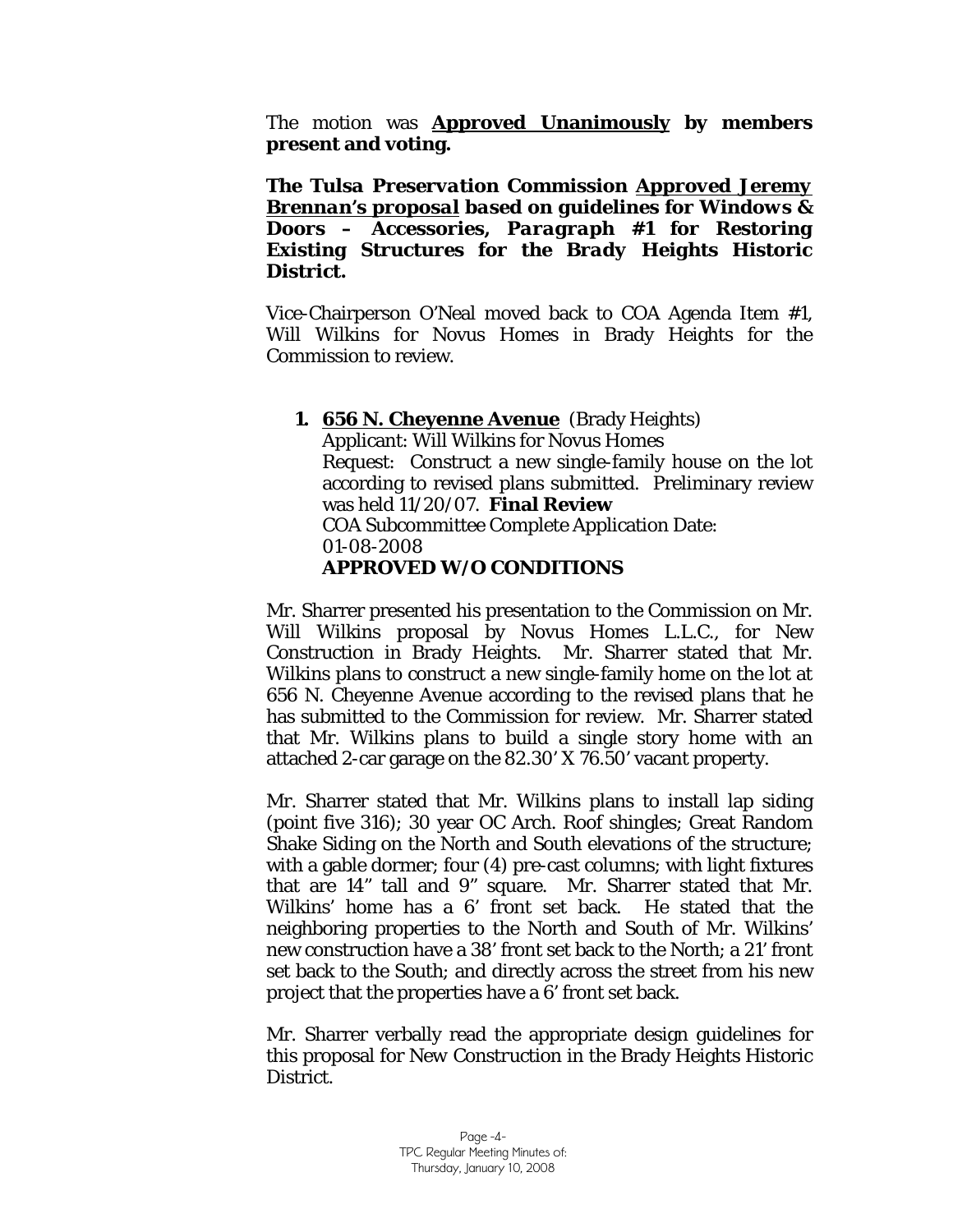Mr. Sharrer stated that the COA Subcommittee had denied Mr. Wilkin's application for new construction based largely on the 6' front set back. He stated that Mr. Wilkins has new information from Duane Cuthbertson, staff to the Board of Adjustment (BOA)/Indian Nations Council of Governments (INCOG) that he would like to share with the Commission regarding the front set back.

Vice-Chairperson O'Neal stated that the Commission will allow Mr. Wilkins to share his new information with the Commission after Secretary Smallwood gives her report on Mr. Wilkins' proposal from the COA Subcommittee meeting, which she then requested.

Secretary Smallwood stated that the COA Subcommittee considered Mr. Wilkin's application to be complete after being reviewed at the January 8, 2008 meeting. She stated that the COA Subcommittee recommended by a majority vote to deny (due to the front set back) Mr. Wilkin's proposal for *New Construction* in the Brady Heights Historic District.

Secretary Smallwood stated that the Subcommittee was very pleased with the design of the house; and that the Subcommittee felt that it is appropriate for the neighborhood with the exception of the 6' front set back. She stated that all of their discussion related to the set back issue. Secretary Smallwood read aloud the guidelines pertaining to setbacks in the Brady Heights Neighborhood stating that: Under Building Site (Paragraph #1) for New Residential Construction, "New Construction and relocated structures should maintain the setbacks for the front and side yards as established by the other buildings along the same street." Secretary Smallwood stated that you have the issue of this property being on a corner lot with only four (4) properties on the entire block; and that you have the issue of having a much smaller lot compared to the other lots on that street. She stated that directly across the street are the 6' setbacks that Brady Heights Representative, Tim Williams explained to the COA Subcommittee that used to have a deeper setback; but that the City of Tulsa widened the street of Cheyenne Avenue. Secretary Smallwood stated that after the City of Tulsa widened Cheyenne Avenue that it reduced the setback on the other side of the street the Mr. Wilkins plans to build this new project on. She stated that to the North of the property it has a 38' front set back; and a 21' front set back to the South of the property; and Mr. Wilkins' setback is 6'. Secretary Smallwood stated that with having all these multiple setbacks along the same street that Mr. Wilkin's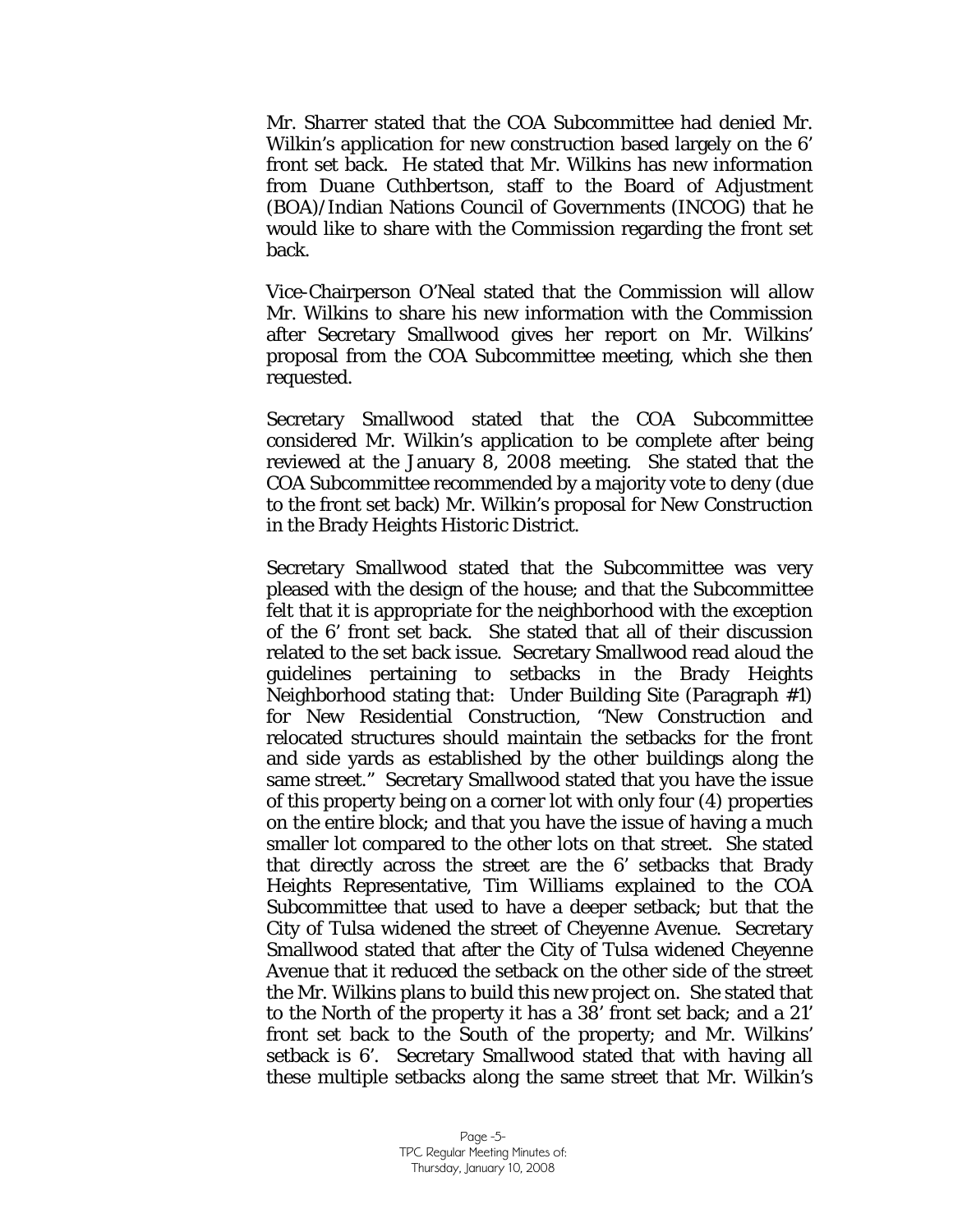request to have a 6' setback does not meet the appropriate guidelines for Brady Heights.

Secretary Smallwood stated that the majority vote (with one member voting against the motion) was to deny the proposal; but only due to the 6' setback.

Vice-Chairperson O'Neal stated that Mr. Wilkins has some new information from INCOG that he would like to share with us. Mr. Wilkins stated that he met with Duane Cuthbertson; and that Mr. Cuthbertson explained to him that since an RS-4 zoning requirement has a 20' front set back; with an overall of  $45'$  ( $25' +$ 20') from the curb of the street; and with Cheyenne Avenue being 80' wide  $(40' + 5')$  that the 6' setback was appropriate. Mr. Wilkins added that Mr. Cuthbertson told him that he was within the RS-4 zoning guidelines; and that there won't be any need for a variance on the front setback.

Susan McKee asked the Commission, if the Commission approved this new construction project with a 6' front setback, will the new houses next to it have to have a 6' front setback also. The Commission responded by stating that the new houses would likely have the same 6' front setback.

Vice-Chairperson O'Neal opened the floor for discussion and asked the Commission to please take into consideration of the new information that Mr. Wilkins has brought before it from INCOG about the front setback. After the Commission discussed this matter; Vice-Chairperson O'Neal asked if someone would like to make a motion. Secretary Smallwood stated that she would like to first make a motion that was recommended by the COA Subcommittee to deny the proposal (only based on the setback). After Secretary Smallwood's motion was made, it died due to the lack of a second.

Commissioner Townsend made a motion to approve Mr. Wilkins' New Construction project/plans at 656 N. Cheyenne Avenue with no conditions. Commissioner Bergman seconded.

#### **Roll Call Vote to Approve Will Wilkins for Novus Homes' application w/o conditions:**

Vice-Chairperson O'Neal – Aye; Secretary Smallwood – Aye; Jack Hodgson – Aye; Mary Lee Townsend – Aye;

> Page -6- TPC Regular Meeting Minutes of: Thursday, January 10, 2008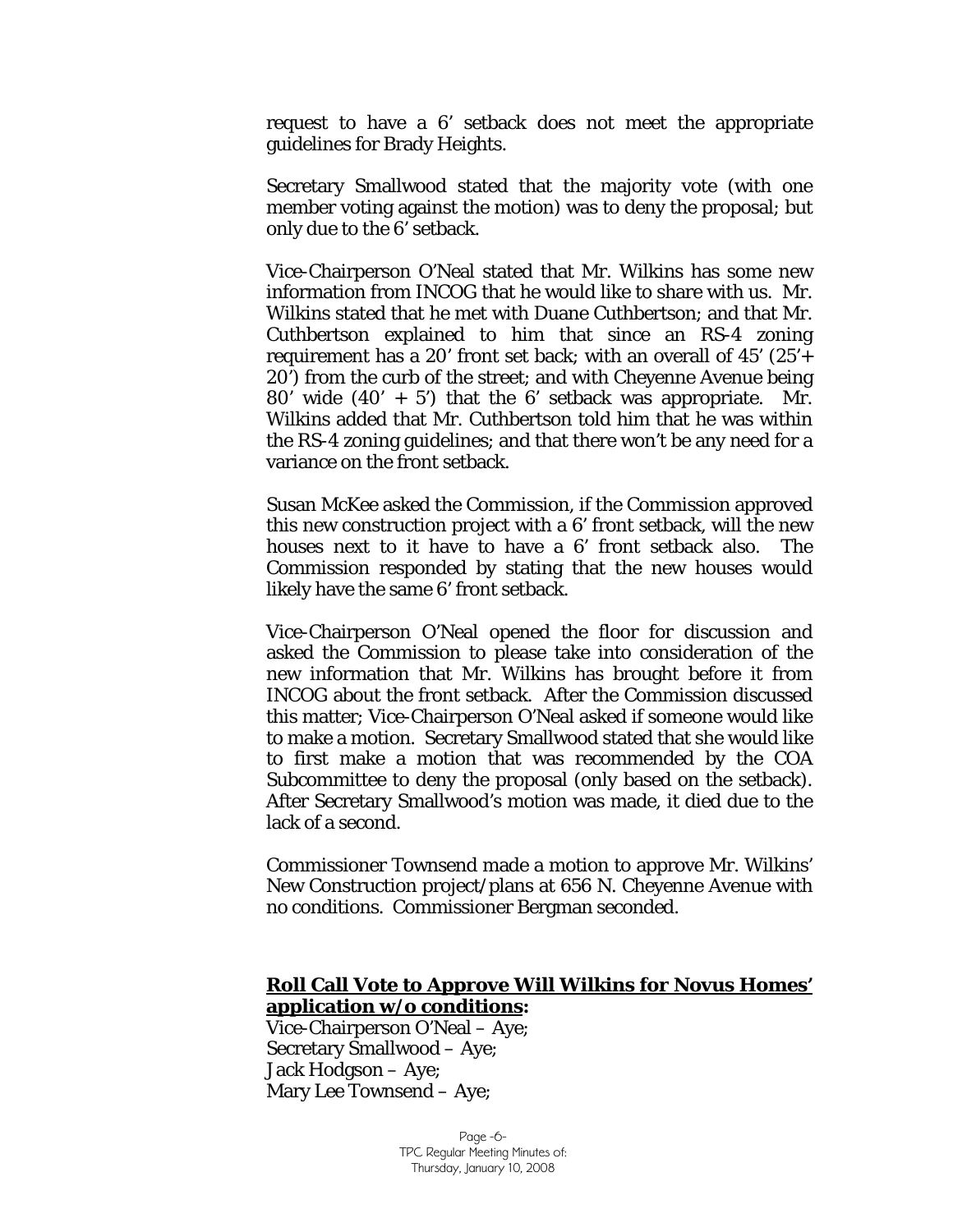Bob Sober – Aye; Kristen Bergman – Aye; Michelle Cantrell – Aye; Dusty Peck – Aye; Bob Winchester – Aye; Alice Rodgers – **Nay;** & Paula Wood - Aye. The motion was **Approved by Majority by members present and voting.** 

*The Tulsa Preservation Commission Approved Will Wilkins for Novus Homes' proposal based on guidelines for New Residential Construction in the Brady Heights Historic District.* 

#### **3. 1623 S. Rockford Avenue** (Swan Lake) Applicant: Shelby Navarro for Tulsa Loft Project Request: Demolish existing 1925 Craftsman bungalow to clear building site for new construction. COA Subcommittee Complete Application Date: 01-08-2008 **DENIED**

Mr. Sharrer presented his presentation to the Commission on Shelby Navarro's proposal to demolish the structure at 1623 S. Rockford Avenue in Swan Lake. Mr. Sharrer stated that Shelby Navarro plans to demolish the existing 1925 Craftsman bungalow to clear this building site for new construction.

Mr. Sharrer distributed a 9-page structural inspection of the residence to the Commission for review of an inspection that was prepared by Ford Engineering on October 14, 2004. Mr. Sharrer stated that Ford Engineering's report recommended eleven (11) repairs to be made to the structure starting from the basement to the roof. Mr. Sharrer stated that some specifics noted from the Ford Engineering inspection report stated that there was some floor damage; rot in the siding; and some mold. The structure had been vacant since 2005. Mr. Sharrer added that the structure is considered to be a contributing structure to the district and has been since the 1994 Intensive Level Survey of Swan Lake.

Mr. Sharrer read the appropriate design guidelines on this proposal for *Demolitions in Swan Lake.*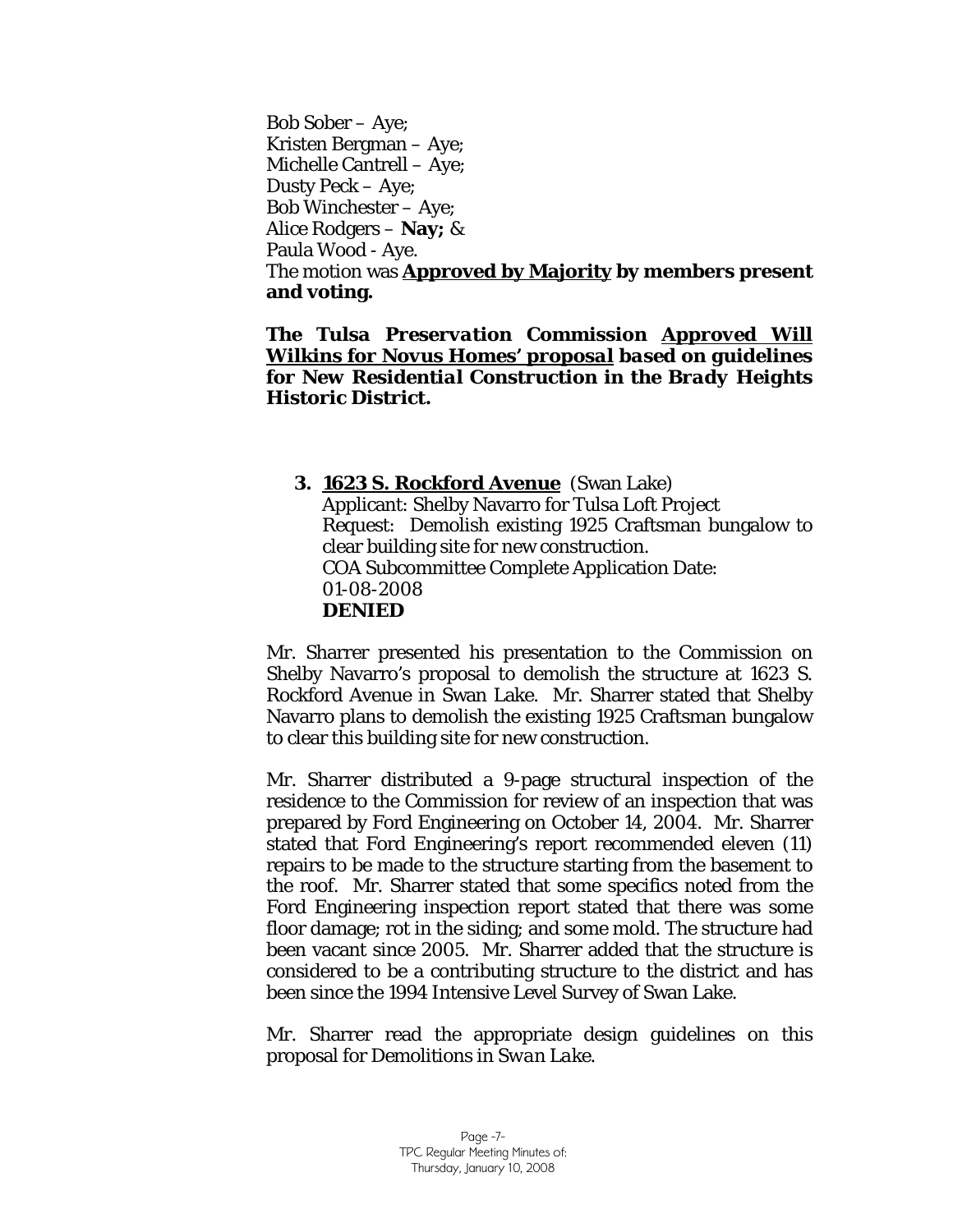Chairperson O'Neal stated that she visited the property; and that there was some damage, but that the structure had potential for rehabilitation. The Commission believes that the 1925 Craftsman bungalow home can be rehabilitated; and that Mr. Navarro's request for demolition does not meet guidelines section F.1.0.1 under Demolition of Structures for the Swan Lake District. It reads: Structures should first be rehabilitated, modified, or altered to achieve a continued, useful state, when reasonably possible. Demolition should be utilized only upon determining that the use of the property cannot be achieved through the above methods.

Vice-Chairperson O'Neal asked Secretary Smallwood to please give her report of the recommendation that was made on this proposal at the COA Subcommittee meeting.

Secretary Smallwood stated that the COA Subcommittee considered Mr. Navarro's application to be complete after being reviewed at the January 8, 2008 meeting. She stated that the COA Subcommittee recommended unanimously to deny Mr. Navarro's proposal for *Demolition* in the Swan Lake Historic District.

Vice-Chairperson O'Neal opened the floor to the Commission for discussion on Mr. Navarro's application; and for a motion to be made. Secretary Smallwood made a motion to deny Mr. Navarro's application based on guidelines from section F.1.0.1 as indicated above. Commissioner Peck seconded.

#### **Roll Call Vote to Deny Shelby Navarro's application:**

Vice-Chairperson O'Neal – Aye to Deny; Secretary Smallwood – Aye to Deny; Jack Hodgson – Aye to Deny; Mary Lee Townsend – Aye to Deny; Bob Sober – Aye to Deny; Kristen Bergman – Aye to Deny; Michelle Cantrell – Aye to Deny; Dusty Peck – Aye to Deny; Bob Winchester – Aye to Deny; Alice Rodgers – Aye to Deny; & Paula Wood – Aye to Deny. The motion was **Approved Unanimously to Deny by members present and voting.** 

*The Tulsa Preservation Commission Denied Shelby Navarro's proposal based on guidelines for Demolition of Structures for the Swan Lake Historic District.*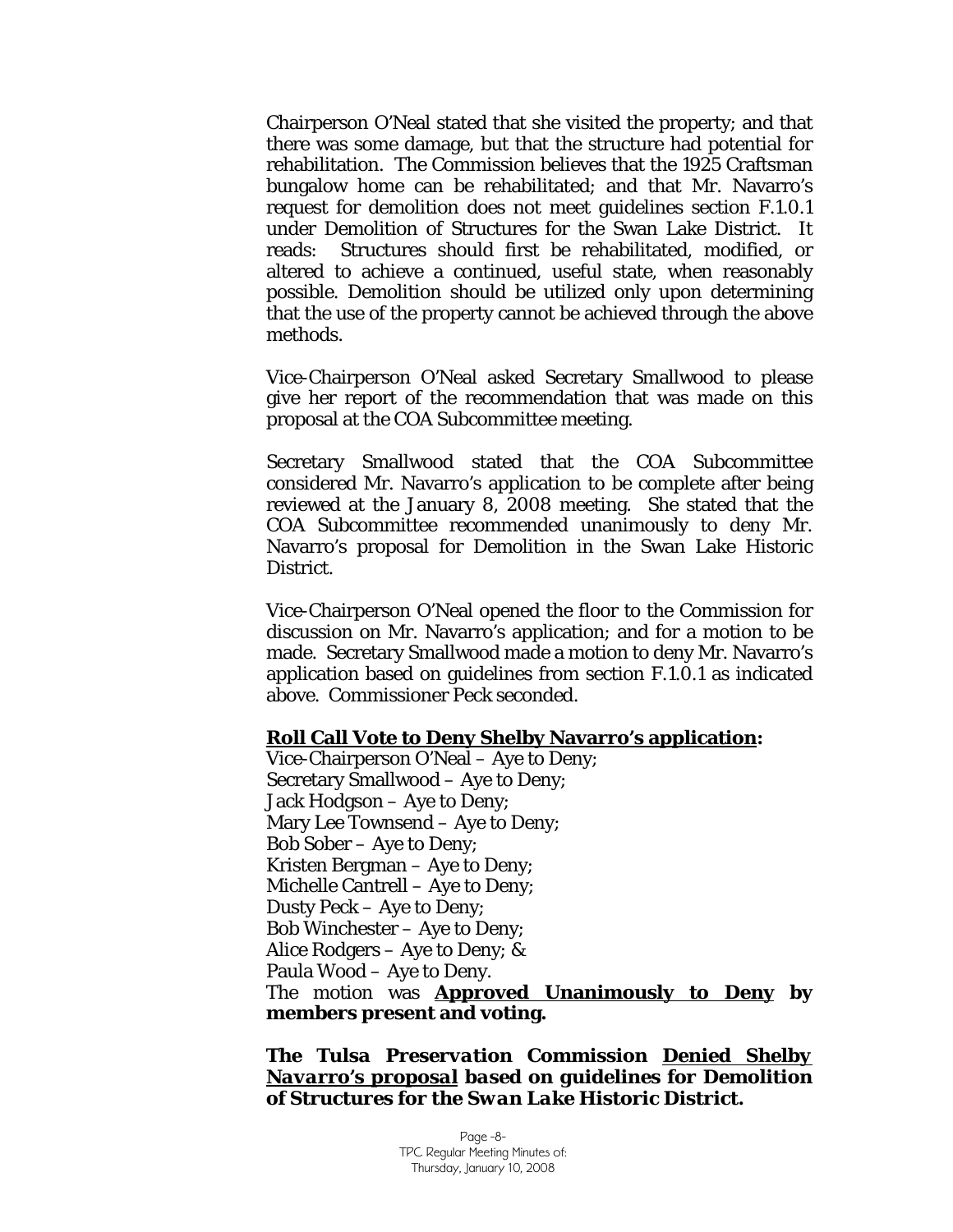## **b. Rules & Regulations Committee**

No information was reported.

## **c. Outreach Committee**

Outreach Committee Chair, Kristen Bergman shared with the Commission a few of the Outreach Committee Communications Plans for 2008, such as:

- ◊ The Committee's goals for 2008,
- ◊ Key messages for all outbound communications activities,
- ◊ Guest Editorial opportunities in the Tulsa World; &
- ◊ To create a media contact list.

Committee Chair Bergman stated that they are in the process of scheduling a committee meeting within the next month.

## **4. Election of New Officers for 2008**

- ◊ **Vice-Chairperson Barbara Smallwood &**
- ◊ **Secretary Alice Rodgers**

By acclamation, the TPC elected:

- ◊ Barbara Smallwood for Vice-Chairperson for 2008; &
- ◊ Alice Rodgers for Secretary for 2008.

The Rules and Regulations Governing Procedure of the Tulsa Preservation Commission under Article III, Membership, Section 1, Term of Office states that:

"Officers of the Preservation Commission shall consist of the Chair, Vice-Chair, and Secretary. The Preservation Commission shall annually elect from its appointed members a Vice-Chair and Secretary**.** *The Vice-Chair shall succeed the Chair during the forthcoming year.* Officers shall not succeed themselves in the same office. Officers shall serve until a successor has been elected and qualified." *(Sec. 1052.G)* 

#### **5. Chair Report**

New TPC Chairperson Breniss O'Neal reported that an article was in the Tulsa World about the City of Tulsa honoring architect Herb Fritz and architect Rex Ball. She distributed a copy of the article to the Commission for review. The Commission was very pleased with the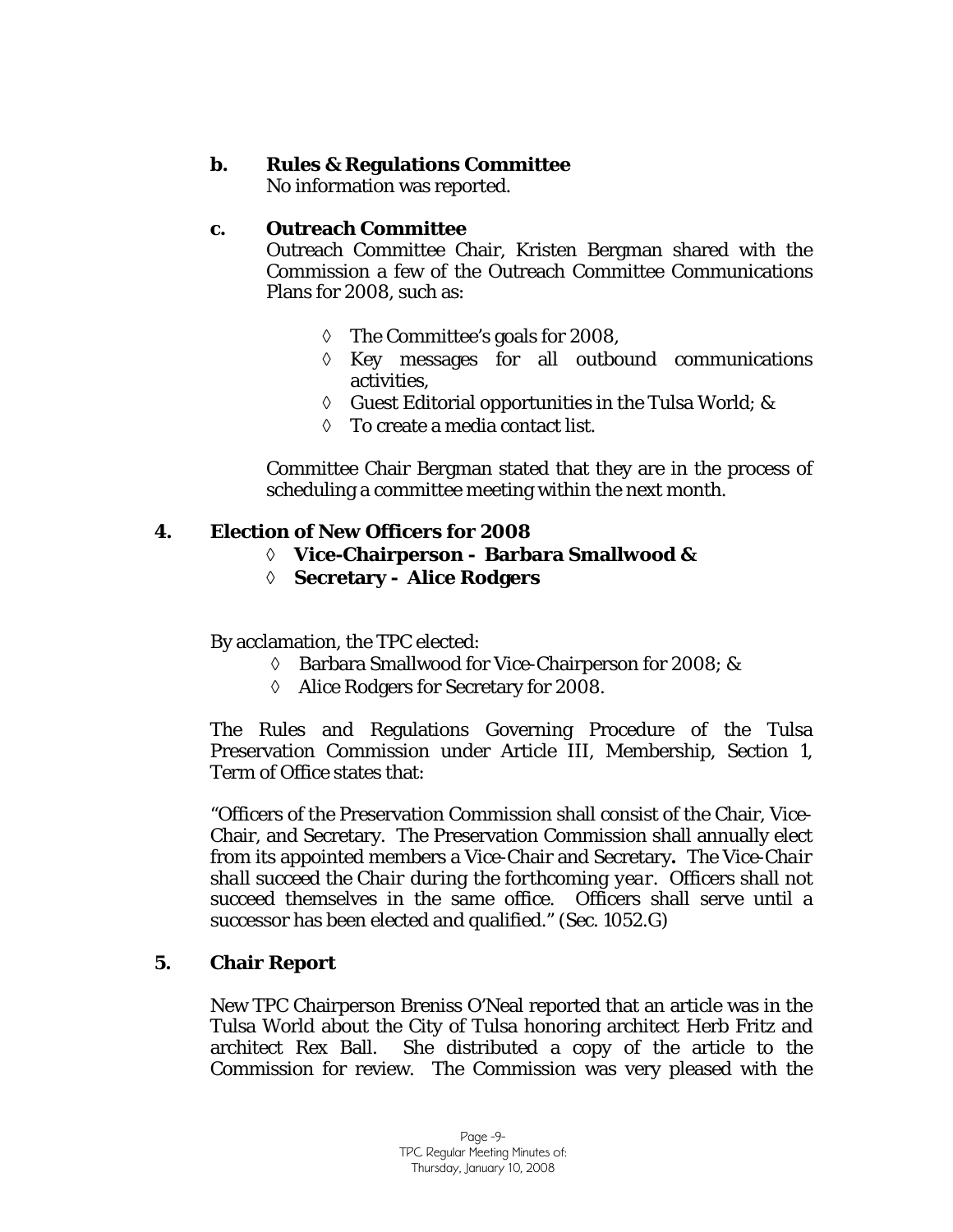article that Chairperson O'Neal was responsible for having published in the Tulsa World on January 4, 2008.

Chairperson O'Neal reported that last month a motion was made to accept Tim Williams as Brady Heights Liaison until pending clarification was resolved from the Mayor's Office. It was not clear to the Commission if Mr. Williams would be able to serve on the TPC Board as a Community Group Resident; and also as a Liaison/Representative for the Brady Heights Neighborhood. Chairperson O'Neal would like for staff to place on next months' agenda about whether or not a TPC member can serve on both boards of the TPC and the COA Subcommittee.

#### **6. Staff Report**

Staff reported that the TPC Annual Retreat will be held on Saturday, January 26, 2008, at 9:00 a.m., at Cyntergy AEC, 320 S. Boston Avenue, 12th Floor.

Staff distributed a publication on the 2008 National Preservation Conference on Education Session Proposals for the Commission to review. The National Trust for Historic Preservation would like the Commission to submit a proposal for an education session for the National Preservation Conference in Tulsa, OK, October 21 – 25, 2008. The National Trust seeks proposals that explore critical issues that challenge communities across the country and present cutting-edge historic preservation strategies and models that address these. The National Trust uses an internet-based session proposal submission system, which is accessible through the conference website, [www.nthpconference.org](http://www.nthpconference.org/). Staff reported that the National Trust for Historic Preservation has moved their field session proposal deadline back due to the ice storm. For more information, please contact Amanda DeCort.

Staff reported that Tulsa, Oklahoma has been officially designated by the White House as a "Preserve America" Community and that the Mayor's Office is finalizing a press release about this news.

# **7. Absence Report**

There were no absences to report.

#### **8. New Business**

Chairperson O'Neal announced that the TPC Holiday Party at her home last week went very well. She stated that fabulous plaques were given to acknowledge Herb Fritz and Rex Ball by the Mayor's Office. Architect,